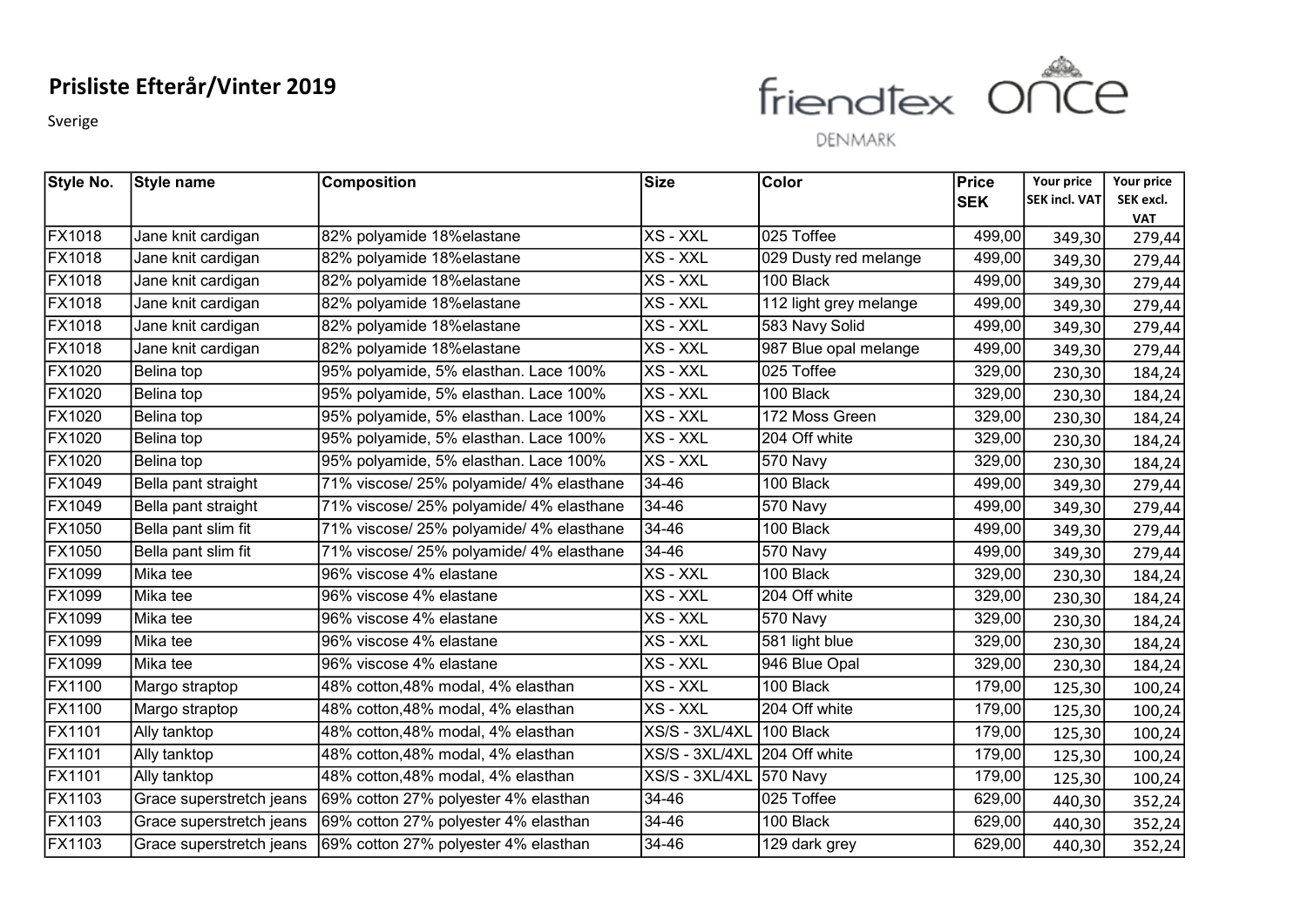Sverige



| <b>Style No.</b> | <b>Style name</b>        | <b>Composition</b>                     | Size      | <b>Color</b>          | <b>Price</b> | Your price           | Your price           |
|------------------|--------------------------|----------------------------------------|-----------|-----------------------|--------------|----------------------|----------------------|
|                  |                          |                                        |           |                       | <b>SEK</b>   | <b>SEK incl. VAT</b> | SEK excl.            |
| <b>FX1103</b>    | Grace superstretch jeans | 69% cotton 27% polyester 4% elasthan   | 34-46     | 570 Navy              | 629,00       | 440,30               | <b>VAT</b><br>352,24 |
| FX1155           | Lydia knit pullover      | 82% viscose 18% elastane               | XS - XXL  | 029 Dusty red melange | 479,00       | 335,30               | 268,24               |
| FX1155           | Lydia knit pullover      | 82% viscose 18% elastane               | XS - XXL  | 100 Black             | 479,00       |                      |                      |
| FX1155           | Lydia knit pullover      | 82% viscose 18% elastane               | XS - XXL  | 987 Blue opal melange | 479,00       | 335,30               | 268,24               |
| <b>FX1279</b>    | <b>Bailey blouse</b>     | 95% polyamide, 5% elasthan. Lace 100%  | XS - XXL  | 100 Black             | 379,00       | 335,30               | 268,24               |
| FX1279           | <b>Bailey blouse</b>     | 95% polyamide, 5% elasthan. Lace 100%  | XS - XXL  | 570 Navy              | 379,00       | 265,30               | 212,24               |
| <b>FX1281</b>    |                          |                                        | XS - XXL  | 100 Black             | 229,00       | 265,30               | 212,24               |
|                  | Annabel top              | 82% polyamide 18%elastane              |           |                       |              | 160,30               | 128,24               |
| <b>FX1281</b>    | Annabel top              | 82% polyamide 18%elastane              | XS - XXL  | 200 White             | 229,00       | 160,30               | 128,24               |
| FX1281           | Annabel top              | 82% polyamide 18%elastane              | XS - XXL  | 570 Navy              | 229,00       | 160,30               | 128,24               |
| FX1291           | Weslee blouse            | 48% cotton, 48% modal, 4% elasthan     | XS - XXL  | 100 Black             | 249,00       | 174,30               | 139,44               |
| FX1291           | Weslee blouse            | 48% cotton, 48% modal, 4% elasthan     | XS - XXL  | 204 Off white         | 249,00       | 174,30               | 139,44               |
| FX1292           | Hailey blouse            | 48% cotton, 48% modal, 4% elasthan     | XS - XXL  | 100 Black             | 299,00       | 209,30               | 167,44               |
| <b>FX1292</b>    | Hailey blouse            | 48% cotton, 48% modal, 4% elasthan     | XS - XXL  | 204 Off white         | 299,00       | 209,30               | 167,44               |
| <b>FX1343</b>    | Lina high neck top       | 95% polyamide, 5% elasthan. Lace 100%  | XS - XXL  | 024 Port Royale       | 359,00       | 251,30               | 201,04               |
| FX1343           | Lina high neck top       | 95% polyamide, 5% elasthan. Lace 100%  | XS - XXL  | 100 Black             | 359,00       | 251,30               | 201,04               |
| <b>FX1343</b>    | Lina high neck top       | 95% polyamide, 5% elasthan. Lace 100%  | XS - XXL  | 204 Off white         | 359,00       | 251,30               | 201,04               |
| FX1344           | Cara blouse              | 100% viscose                           | XS - XXL  | 100 Black             | 379,00       | 265,30               | 212,24               |
| <b>FX1344</b>    | Cara blouse              | 100% viscose                           | XS - XXL  | 172 Moss Green        | 379,00       | 265,30               | 212,24               |
| <b>FX1344</b>    | Cara blouse              | 100% viscose                           | XS - XXL  | 577 Navy Eclipse      | 379,00       | 265,30               | 212,24               |
| <b>FX1377</b>    | Tini blazer              | 65% cotton 30% polyamide 5% elastane   | XS - XXXL | 025 Toffee            | 749,00       | 524,30               | 419,44               |
| <b>FX1377</b>    | Tini blazer              | 65% cotton 30% polyamide 5% elastane   | XS - XXXL | 100 Black             | 749,00       | 524,30               | 419,44               |
| <b>FX1397</b>    | Flora jeans slim         | 97% cotton 3% elasthane                | 34-46     | 022 Denim medium blue | 749,00       | 524,30               | 419,44               |
| FX1397           | Flora jeans slim         | 97% cotton 3% elasthane                | 34-46     | 100 Black             | 749,00       | 524,30               | 419,44               |
| FX1398           | Rita jeans curvy         | 97% cotton 3% elasthane                | 34-48     | 100 Black             | 749,00       | 524,30               | 419,44               |
| <b>FX1401</b>    | Emma knit cardigan       | 82% viscose 18% elastane               | XS - XXXL | 100 Black             | 879,00       | 615,30               | 492,24               |
| FX1455           | Vitus jeans curvy        | 49% viscose 40% cotton 9% polyester 2% | $38 - 46$ | 022 Denim medium blue | 859,00       | 601,30               | 481,04               |
| <b>FX1461</b>    | Lani jeans               | 98% cotton 2% elasthane                | $34 - 46$ | 022 Denim medium blue | 729,00       | 510,30               | 408,24               |
| FX1494           | Ema suede jacket         | 100% suede                             | XS - XXL  | 587 Clear blue        | 3.429,00     | 2.571,75             | 2.057,40             |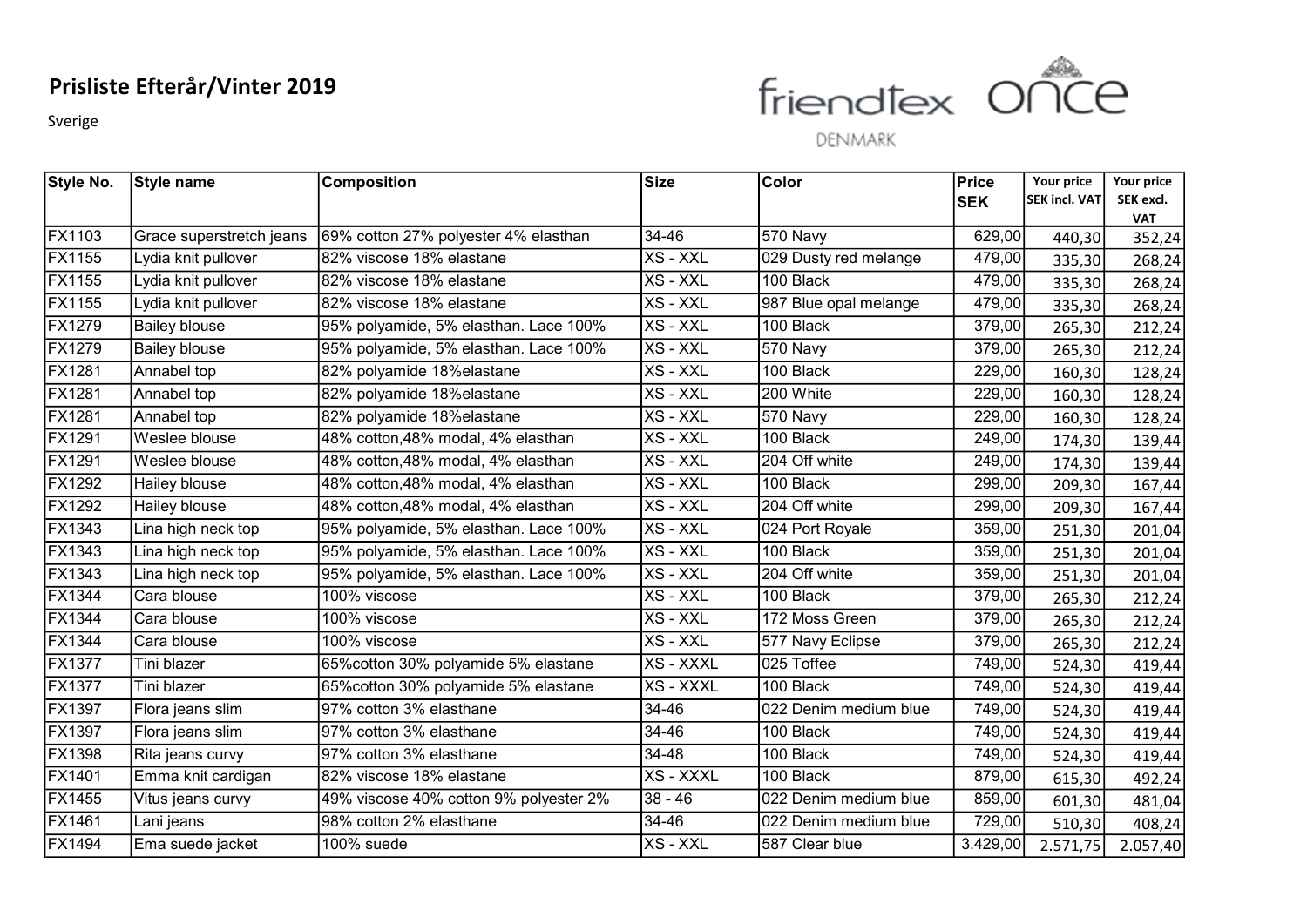Sverige



| Style No.     | Style name               | <b>Composition</b>                         | Size     | Color                 | Price      | Your price           | Your price           |
|---------------|--------------------------|--------------------------------------------|----------|-----------------------|------------|----------------------|----------------------|
|               |                          |                                            |          |                       | <b>SEK</b> | <b>SEK incl. VAT</b> | SEK excl.            |
| <b>FX1531</b> | Safi blazer              | 100% polyester                             | XS - XXL | 100 Black             | 1.149,00   | 804,30               | <b>VAT</b><br>643,44 |
| FX1549        | Fali pants               | 58% organic cotton 38% nylon 4% elasthane  | 34-46    | 100 Black             | 929,00     | 650,30               | 520,24               |
| <b>FX1549</b> | Fali pants               | 58% organic cotton 38% nylon 4% elasthane  | 34-46    | 577 Navy Eclipse      | 929,00     | 650,30               | 520,24               |
| FX1563        | Margrit blouse           | 96% viscose 4% elastane                    | XS - XXL | 100 Black             | 499,00     | 349,30               | 279,44               |
| <b>FX1563</b> | Margrit blouse           | 96% viscose 4% elastane                    | XS - XXL | 577 Navy Eclipse      | 499,00     | 349,30               | 279,44               |
| FX1580        | Vitus jeans PLUS         | 49% viscose 40% cotton 9% polyester 2%     | 48-52    | 022 Denim medium blue | 979,00     | 685,30               | 548,24               |
| <b>FX1594</b> | Safi blazer PLUS         | 100% polyester                             | 3XL-5XL  | 100 Black             | 1.269,00   | 888,30               | 710,64               |
| <b>FX1601</b> | Bella pant straight PLUS | 71% viscose/ 25% polyamide/ 4% elasthane   | 48-52    | 100 Black             | 689,00     | 482,30               | 385,84               |
| <b>FX1601</b> | Bella pant straight PLUS | 71% viscose/ 25% polyamide/ 4% elasthane   | 48-52    | 570 Navy              | 689,00     | 482,30               | 385,84               |
| <b>FX1610</b> | Malene blouse            | 100% recycle polyester lining 100% viscose | XS - XXL | 100 Black             | 729,00     | 510,30               | 408,24               |
| <b>FX1611</b> | Smilla blouse            | 100% viscose                               | XS - XXL | 023 Cherry red        | 649,00     | 454,30               | 363,44               |
| <b>FX1612</b> | Maja Blouse              | $100\%$ viscose                            | XS - XXL | 024 Port Royale       | 629,00     | 440,30               | 352,24               |
| FX1612        | Maja Blouse              | 100% viscose                               | XS - XXL | 100 Black             | 629,00     | 440,30               | 352,24               |
| <b>FX1614</b> | Arina dress              | 100% polyester Lining: 100% viscose        | XS - XXL | 025 Toffee            | 929,00     | 650,30               | 520,24               |
| FX1615        | Jester shirt             | 100% cotton                                | XS - XXL | 100 Black             | 729,00     | 510,30               | 408,24               |
| <b>FX1616</b> | Elena dress              | 100% polyester Lining: 100% viscose        | XS - XXL | 577 Navy Eclipse      | 999,00     | 699,30               | 559,44               |
| FX1617        | Anita blouse             | 100% polyester, slip dress 100% viscose    | XS - XXL | 577 Navy Eclipse      | 649,00     | 454,30               | 363,44               |
| <b>FX1618</b> | Christie blouse          | 100% polyester                             | XS - XXL | 100 Black             | 579,00     | 405,30               | 324,24               |
| <b>FX1619</b> | Babara tee               | 100% cotton                                | XS - XXL | 100 Black             | 499,00     | 349,30               | 279,44               |
| <b>FX1621</b> | Julie blouse             | 100% viscose                               | XS - XXL | 211 Amber gold        | 689,00     | 482,30               | 385,84               |
| FX1624        | Fanja blouse             | 100% polyester Lining: 100% viscose        | XS - XXL | 024 Port Royale       | 729,00     | 510,30               | 408,24               |
| FX1624        | Fanja blouse             | 100% polyester Lining: 100% viscose        | XS - XXL | 100 Black             | 729,00     | 510,30               | 408,24               |
| FX1625        | Anja blouse              | 100% polyester Lining: 100% viscose        | XS - XXL | 982 Blue Heaven       | 649,00     | 454,30               | 363,44               |
| FX1627        | Remlai Pants             | 60% viscose 35% polyamide 5% elasthane     | 34-46    | 100 Black             | 729,00     | 510,30               | 408,24               |
| <b>FX1628</b> | Pirano blouse            | 100% polyester Lining: 100% viscose        | XS - XXL | 024 Port Royale       | 789,00     | 552,30               | 441,84               |
| FX1630        | Amalie blouse            | 100% polyester Lining: 100% viscose        | XS - XXL | 023 Cherry red        | 649,00     | 454,30               | 363,44               |
| <b>FX1630</b> | Amalie blouse            | 100% polyester Lining: 100% viscose        | XS - XXL | 100 Black             | 649,00     | 454,30               | 363,44               |
| FX1633        | Nicole shirt             | 70% modal 30%polyester                     | XS - XXL | 172 Moss Green        | 729,00     | 510,30               | 408,24               |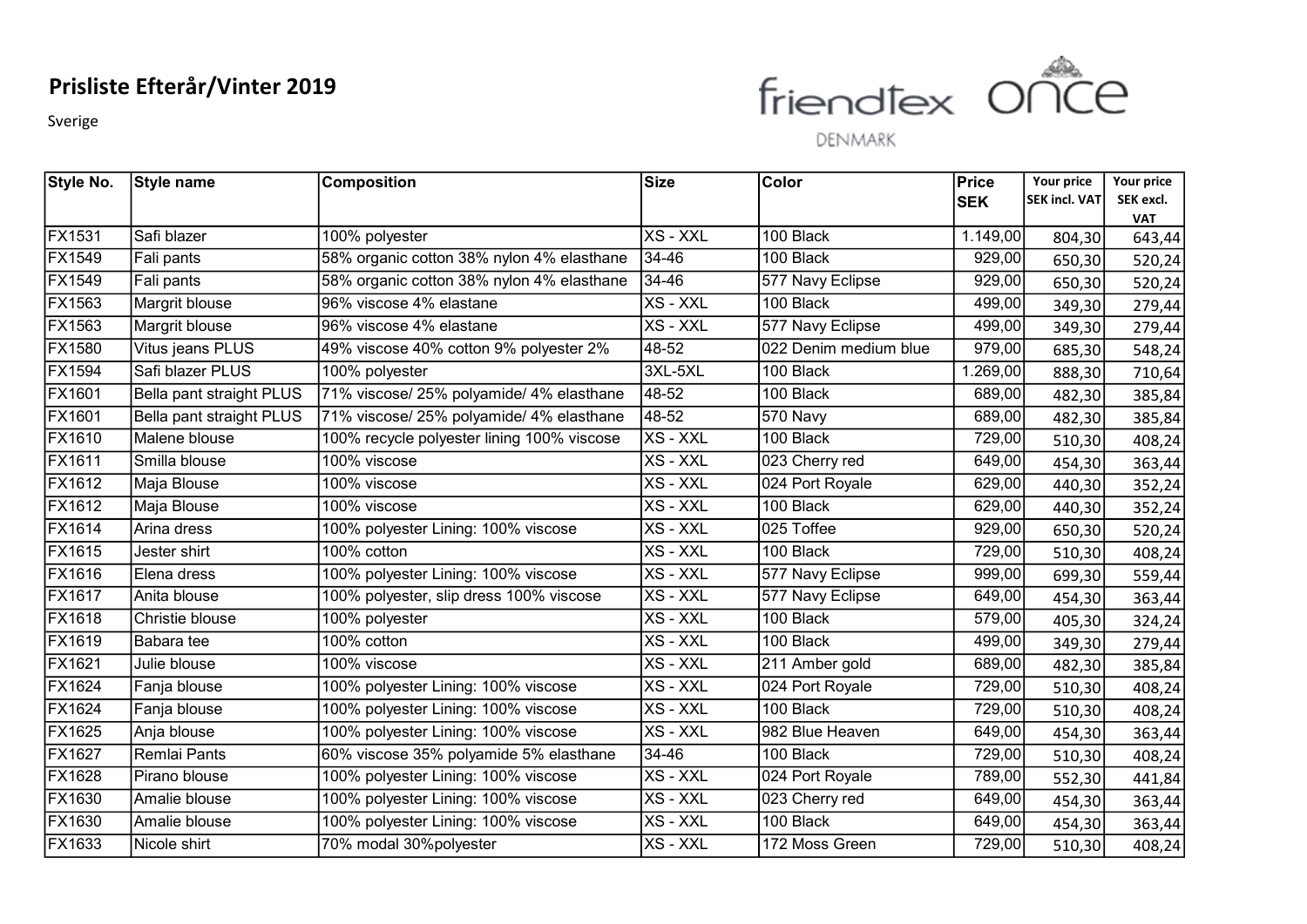Sverige



| Style No.     | Style name            | <b>Composition</b>                           | <b>Size</b> | <b>Color</b>               | Price      | Your price           | Your price             |
|---------------|-----------------------|----------------------------------------------|-------------|----------------------------|------------|----------------------|------------------------|
|               |                       |                                              |             |                            | <b>SEK</b> | <b>SEK incl. VAT</b> | SEK excl.              |
| <b>FX1634</b> | Aula Faux Fur Jacket  | 100% polyester Lining: 100% viscose          | XS-XL       | 211 Amber gold             | 1.995,00   | 1.396,50             | <b>VAT</b><br>1.117,20 |
| FX1638        | Andrea pants          | 70% Viscose, 30% polyester                   | 34-46       | 172 Moss Green             | 929,00     | 650,30               | 520,24                 |
| <b>FX1641</b> | Sabine dress          | 61 % cotton 39 % polyester                   | XS - XXL    | 131 Light grey             | 849,00     | 594,30               | 475,44                 |
| FX1642        | Debra tee             | 100% organic cotton                          | XS - XXL    | 200 White                  | 429,00     | 300,30               | 240,24                 |
| <b>FX1643</b> | Sus tee               | 57% polyester 40% lurex 3 % elastane         | XS - XXL    | 026 Sand lurex snake print | 499,00     | 349,30               | 279,44                 |
| <b>FX1644</b> | Lura skirt            | 100% leather lining: 93% polyester, 7% lycra | 34-46       | 025 Toffee                 | 1.849,00   | 1.386,75             | 1.109,40               |
| FX1645        | Line suede jacket     | 100% suede lining: 100% polyester            | XS - XXL    | 025 Toffee                 | 3.299,00   | 2.474,25             | 1.979,40               |
| <b>FX1648</b> | Jenna skirt           | 100% polyester lining 60% polyester 40%      | 34-46       | 024 Port Royale            | 729,00     | 510,30               | 408,24                 |
| FX1649        | Idil blouse           | 100% polyester lining 60% polyester 40%      | XS - XXL    | 024 Port Royale            | 649,00     | 454,30               | 363,44                 |
| FX1650        | Milly blouse          | 100% polyester Lining: 100% viscose          | XS - XXL    | 577 Navy Eclipse           | 649,00     | 454,30               | 363,44                 |
| FX1653        | Cally blouse          | 88% Viscose, 12% elasthan                    | XS - XXL    | 100 Black                  | 359,00     | 251,30               | 201,04                 |
| <b>FX1656</b> | Antonia shirt         | 100% polyester Lining: 100% viscose          | XS - XXL    | 025 Toffee                 | 729,00     | 510,30               | 408,24                 |
| <b>FX1658</b> | Rima dress            | 100% polyester Lining: 100% viscose          | XS - XXL    | 025 Toffee                 | 999,00     | 699,30               | 559,44                 |
| FX1663        | Rianne leather jacket | 100% leather lining 100% polyester           | XS - XXL    | 024 Port Royale            | 3.149,00   | 2.361,75             | 1.889,40               |
| <b>FX1667</b> | Gabina knit cardigan  | 100% viscose w. lurex                        | XS - XXL    | 024 Port Royale            | 849,00     | 594,30               | 475,44                 |
| FX1668        | Ellie knit            | 50% viscose 30% polyester 20% nylon          | XS - XXL    | 023 Cherry red             | 789,00     | 552,30               | 441,84                 |
| FX1668        | Ellie knit            | 50% viscose 30% polyester 20% nylon          | XS - XXL    | 802 Violet ice             | 789,00     | 552,30               | 441,84                 |
| <b>FX1671</b> | Lulu knit             | 85% Acrylic, 15% Nylon                       | XS - XXL    | 024 Port Royale            | 729,00     | 510,30               | 408,24                 |
| <b>FX1672</b> | Calita knit           | 72% acrylic, 25% nylon, 3% elastane          | XS - XXL    | 802 Violet ice             | 789,00     | 552,30               | 441,84                 |
| FX1674        | Maggi knit            | 55% acrylic, 45% nylon                       | XS - XXL    | 982 Blue Heaven            | 999,00     | 699,30               | 559,44                 |
| <b>FX1675</b> | Freja blouse          | 100% polyester Lining: 100% viscose          | XS - XXL    | 025 Toffee                 | 579,00     | 405,30               | 324,24                 |
| <b>FX1677</b> | Cilla knit dress      | 82% viscose 18% elastane                     | XS-XL       | 100 Black                  | 849,00     | 594,30               | 475,44                 |
| <b>FX1680</b> | Linda knit            | 67% viscose, 18% polyester, 15% lurex        | XS - XXL    | 023 Cherry red             | 699,00     | 489,30               | 391,44                 |
| <b>FX1681</b> | Dione knit cardigan   | 50% viscose, 28% polyester, 22% nylon        | XS - XXL    | 100 Black                  | 999,00     | 699,30               | 559,44                 |
| FX1681        | Dione knit cardigan   | 50% viscose, 28% polyester, 22% nylon        | XS - XXL    | 991 Tobacco brown          | 999,00     | 699,30               | 559,44                 |
| <b>FX1682</b> | <b>Bodil knit</b>     | 75% viscose, 18% elastane, 7% lurex          | XS - XXL    | 112 light grey melange     | 729,00     | 510,30               | 408,24                 |
| <b>FX1687</b> | Alice tee             | 100% organic cotton                          | XS - XXL    | 100 Black                  | 429,00     | 300,30               | 240,24                 |
| <b>FX1689</b> | Asla scarf            | 60% acrylic 40% viscose                      | One size    | 023 Cherry red             | 549,00     | 384,30               | 307,44                 |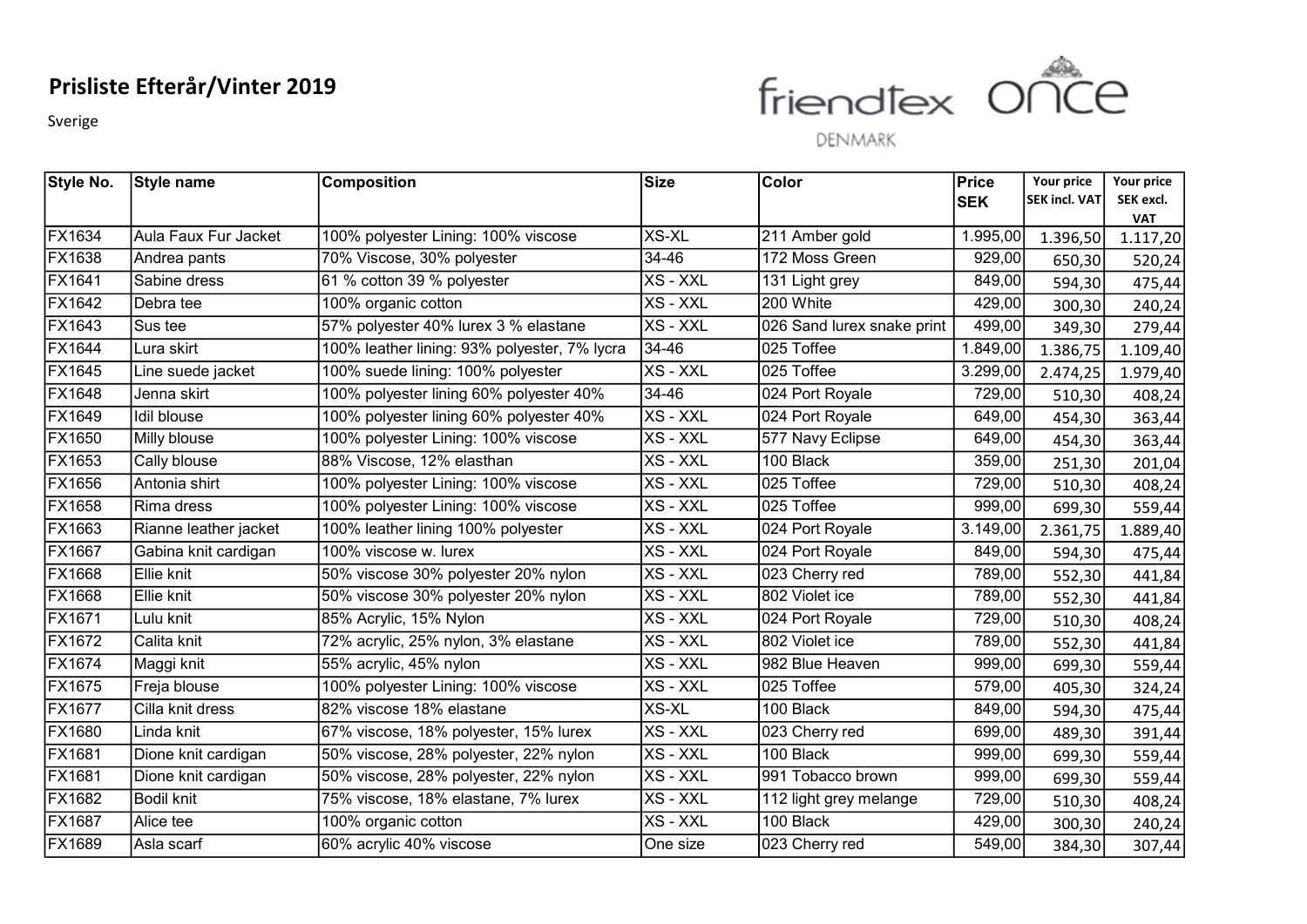Sverige



| Style No.              | Style name                | <b>Composition</b>                         | Size             | Color                      | Price      | Your price           | Your price           |
|------------------------|---------------------------|--------------------------------------------|------------------|----------------------------|------------|----------------------|----------------------|
|                        |                           |                                            |                  |                            | <b>SEK</b> | <b>SEK incl. VAT</b> | SEK excl.            |
| FX1691                 | Tilly poncho              | 80% acrylic, 20% viscose                   | One size         | 024 Port Royale            | 649,00     | 454,30               | <b>VAT</b><br>363,44 |
| FX1693                 | Selba pants               | 74% cotton, 22% polyester, 4% elastane     | 34-46            | 813 Black w/cobber lurex   | 929,00     | 650,30               | 520,24               |
| <b>FX1695</b>          | Marguritte tee            | 96% viscose 4% elastane                    | XS - XXL         | 577 Navy Eclipse           | 549,00     |                      |                      |
| FX1696                 | Rabi boot                 | Leather_                                   | 36-42 (sko)      | 100 Black                  | 1.849,00   | 384,30               | 307,44               |
| <b>FX1697</b>          | Noell boot                | Leather                                    | 36-42 (sko)      | 100 Black                  | 1.699,00   | 1.386,75             | 1.109,40             |
|                        |                           |                                            |                  |                            |            | 1.274,25             | 1.019,40             |
| FX1699                 | Ella boot                 | Leather                                    | 36-42 (sko)      | 030 Metallic               | 1.699,00   | 1.274,25             | 1.019,40             |
| <b>FX1700</b>          | Emily knit                | 67% viscose, 18% polyester, 15% lurex      | XS - XXL         | 024 Port Royale            | 699,00     | 489,30               | 391,44               |
| <b>FX1701</b>          | Nora scarf                | 100% cotton                                | One size         | 028 Dusty red              | 329,00     | 230,30               | 184,24               |
| <b>FX1701</b>          | Nora scarf                | 100% cotton                                | One size         | 946 Blue Opal              | 329,00     | 230,30               | 184,24               |
| <b>FX1704</b>          | Kitty knit cardigan, plus | 82% polyamide 18%elastane                  | PS S-PS L        | 025 Toffee                 | 689,00     | 482,30               | 385,84               |
| <b>FX1705</b>          | Rosa blouse, plus         | 100% polyester                             | PS S-PS L        | 024 Port Royale            | 649,00     | 454,30               | 363,44               |
| <b>FX1706</b>          | Trilla blouse, plus       | 100% polyester Lining: 100% viscose        | PS S-PS L        | 024 Port Royale            | 789,00     | 552,30               | 441,84               |
| <b>FX1707</b>          | Fira blouse, plus         | 100% polyester Lining: 100% viscose        | PS S-PS L        | 023 Cherry red             | 789,00     | 552,30               | 441,84               |
| <b>FX1708</b>          | Inga blouse, plus         | 100% polyester Lining: 100% viscose        | <b>PS S-PS L</b> | 024 Port Royale            | 859,00     | 601,30               | 481,04               |
| FX1710                 | Eta blouse, plus          | 100% polyester Lining: 100% viscose        | PS S-PS L        | 982 Blue Heaven            | 789,00     | 552,30               | 441,84               |
| <b>FX1711</b>          | Illa blouse, plus         | 100% polyester Lining: 100% viscose        | PS S-PS L        | 577 Navy Eclipse           | 789,00     | 552,30               | 441,84               |
| FX1713                 | Aleema tee, plus          | 100% organic cotton                        | PS S-PS L        | 100 Black                  | 549,00     | 384,30               | 307,44               |
| $\sqrt{\text{FX}1714}$ | Tora knit cardigan, plus  | 50% viscose, 28% polyester, 22% nylon      | PS S-PS L        | 100 Black                  | 1.129,00   | 790,30               | 632,24               |
| <b>FX1715</b>          | Mabel dress, plus         | 100% polyester                             | 3XL-5XL          | 025 Toffee                 | 1.129,00   | 790,30               | 632,24               |
| <b>FX1717</b>          | Zoe tee, plus             | 57% polyester 40% lurex 3 % elastane       | PS S-PS L        | 026 Sand lurex snake print | 629,00     | 440,30               | 352,24               |
| <b>FX1718</b>          | Eliana pants, plus        | 60% viscose 35% polyamide 5% elasthane     | PS S-PS L        | 100 Black                  | 829,00     | 580,30               | 464,24               |
| <b>FX1719</b>          | Alvida blouse, plus       | 88% Viscose, 12% elasthan                  | PS S-PS L        | 100 Black                  | 479,00     | 335,30               | 268,24               |
| <b>FX1720</b>          | Carli blouse, plus        | 100% polyester                             | PS S-PS L        | 023 Cherry red             | 689,00     | 482,30               | 385,84               |
| <b>FX1721</b>          | Magnolia blouse, plus     | 100% polyester Lining: 100% viscose        | PS S-PS L        | 024 Port Royale            | 829,00     | 580,30               | 464,24               |
| <b>FX1721</b>          | Magnolia blouse, plus     | 100% polyester Lining: 100% viscose        | PS S-PS L        | 100 Black                  | 829,00     | 580,30               | 464,24               |
| <b>FX1722</b>          | Candy blouse              | 100% polyester                             | XS - XXL         | 024 Port Royale            | 579,00     | 405,30               | 324,24               |
| <b>FX1725</b>          | Angelina skirt            | 100% polyester                             | 34-46            | 100 Black                  | 649,00     | 454,30               | 363,44               |
| ON1146                 | Alberte skirt             | 100% polyester Lining: 100% viscose jersey | 34-46            | 577 Navy Eclipse           | 729,00     | 510,30               | 408,24               |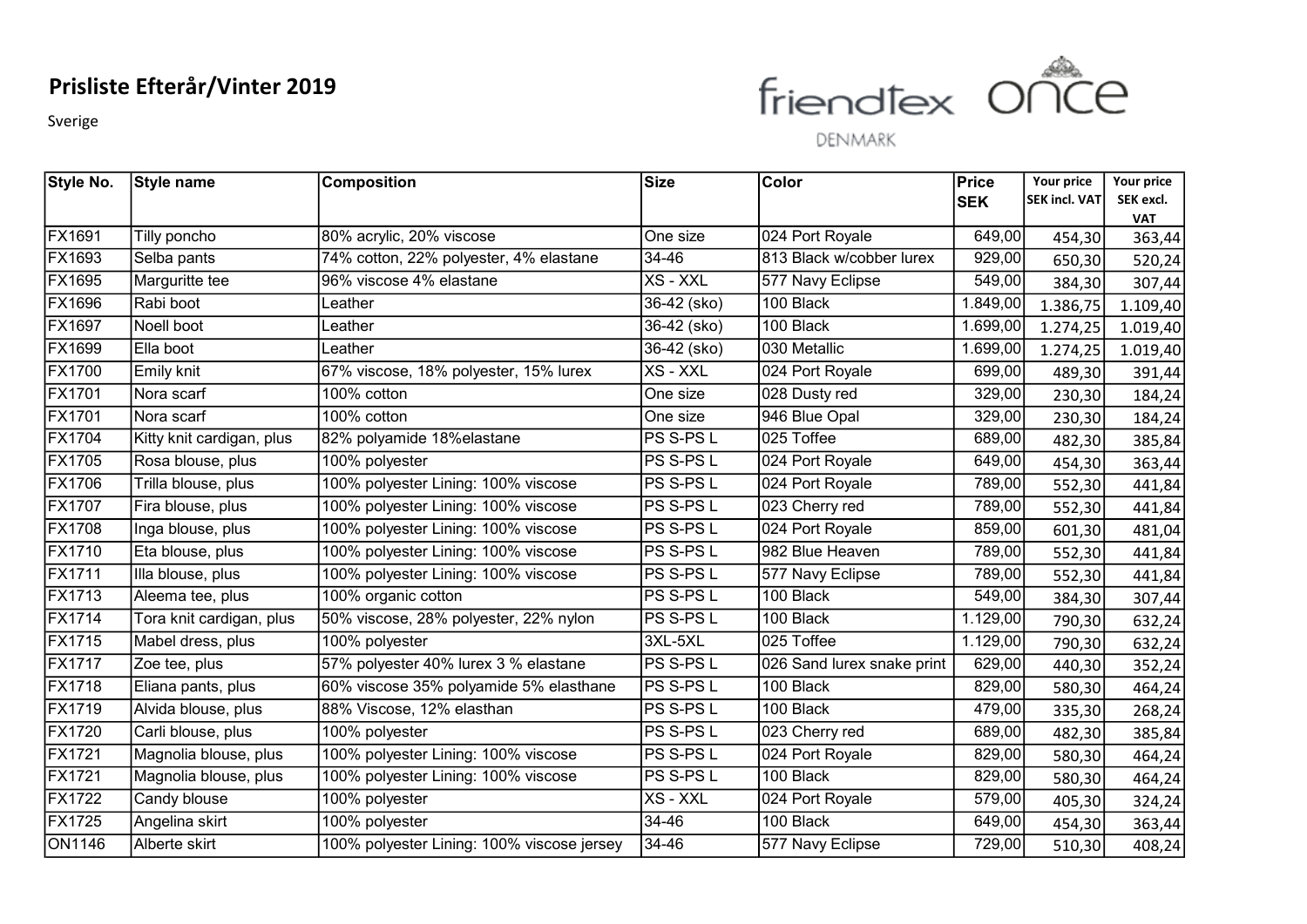Sverige



| <b>Style No.</b> | Style name        | <b>Composition</b>                          | <b>Size</b> | <b>Color</b>          | Price      | Your price           | Your price           |
|------------------|-------------------|---------------------------------------------|-------------|-----------------------|------------|----------------------|----------------------|
|                  |                   |                                             |             |                       | <b>SEK</b> | <b>SEK incl. VAT</b> | SEK excl.            |
| ON1147           | Audrey blazer     | 97% cotton, 3% elastane Lining 97%          | XS - XXL    | 025 Toffee            | 1.149,00   | 804,30               | <b>VAT</b><br>643,44 |
| <b>ON1148</b>    | Amy skirt         | 97% cotton, 3% elastane Lining 97%          | 34-44       | 025 Toffee            | 789,00     | 552,30               | 441,84               |
| <b>ON1152</b>    | Rakel shirt       | 100% cotton                                 | XS - XXL    | 975 Golden            | 729,00     | 510,30               | 408,24               |
| <b>ON1155</b>    | Sebi blouse       | 100% polyester Lining: 100% viscose         | XS - XXL    | 577 Navy Eclipse      | 729,00     | 510,30               | 408,24               |
| <b>ON1157</b>    | Lilo shirt        | 64% polyester, 33% viscose, 3% elastane     | 34-46       | 304 SAND              | 929,00     | 650,30               | 520,24               |
| ON1159           | Oda pants         | 98% cotton 2% elasthane                     | 34-46       | 028 Dusty red         | 699,00     | 489,30               | 391,44               |
| <b>ON1160</b>    | Ashley shirt      | 98% cotton 2% elasthane                     | XS - XXL    | 537 Dark denim        | 789,00     | 552,30               | 441,84               |
| ON1162           | Elina jeans       | 98% cotton 2% elasthane                     | 34-46       | 022 Denim medium blue | 729,00     | 510,30               | 408,24               |
| ON1163           | Hilde jeans       | 68% cotton, 30% polyester, 2% elastane      | 34-46       | 019 Denim black       | 849,00     | 594,30               | 475,44               |
| <b>ON1165</b>    | Loma jeans        | 74% cotton, 24% polyester, 1% rayon, 1%     | $34 - 46$   | 537 Dark denim        | 849,00     | 594,30               | 475,44               |
| ON1166           | Amber denim skirt | 97% cotton 3% elasthane                     | 34-44       | 537 Dark denim        | 849,00     | 594,30               | 475,44               |
| <b>ON1170</b>    | Leonie jacket     | 80% polyester, 1 % wool, 19% others lining: | XS - XXL    | 025 Toffee            | 1.999,00   | 1.399,30             | 1.119,44             |
| <b>ON1171</b>    | Nancy knit        | 55% viscose 27% poly 18% nylon              | XS - XXL    | 991 Tobacco brown     | 789,00     | 552,30               | 441,84               |
| <b>ON1174</b>    | Siff knit         | 50% viscose 30% polyester 20% nylon         | XS - XXL    | 201 Cloudy white      | 829,00     | 580,30               | 464,24               |
| <b>ON1174</b>    | Siff knit         | 50% viscose 30% polyester 20% nylon         | XS - XXL    | 946 Blue Opal         | 829,00     | 580,30               | 464,24               |
| <b>ON1175</b>    | Masja knit skirt  | 50% viscose, 28% polyester, 22% nylon       | 34-44       | 991 Tobacco brown     | 579,00     | 405,30               | 324,24               |
| <b>ON1177</b>    | lNikira knit      | 50% viscose 30% polyester 20% nylon         | XS - XXL    | 946 Blue Opal         | 829,00     | 580,30               | 464,24               |
| <b>ON1178</b>    | Rula knit dress   | 82% viscose 18% elastane                    | $XS - XXL$  | 987 Blue opal melange | 789,00     | 552,30               | 441,84               |
| <b>ON1179</b>    | Luci knit         | 82% viscose 18% elastane                    | XS - XXL    | 127 dark grey melange | 579,00     | 405,30               | 324,24               |
| ON1179           | Luci knit         | 82% viscose 18% elastane                    | XS - XXL    | 577 Navy Eclipse      | 579,00     | 405,30               | 324,24               |
| <b>ON1179</b>    | Luci knit         | 82% viscose 18% elastane                    | XS - XXL    | 991 Tobacco brown     | 579,00     | 405,30               | 324,24               |
| <b>ON1185</b>    | Alli tee          | 100% organic cotton                         | XS - XXL    | 201 Cloudy white      | 249,00     | 174,30               | 139,44               |
| <b>ON1186</b>    | Mula tee          | 100% organic cotton                         | XS - XXL    | 201 Cloudy white      | 429,00     | 300,30               | 240,24               |
| <b>ON1188</b>    | Lara knit         | 67% acrylic, 29% nylon, 4% elastane         | XS - XXL    | 028 Dusty red         | 849,00     | 594,30               | 475,44               |
| ON1190           | Sandra shirt      | 100% rayon                                  | XS - XXL    | 577 Navy Eclipse      | 699,00     | 489,30               | 391,44               |
| <b>ON1192</b>    | Jackie shirt      | 100% tencel                                 | XS - XXL    | 022 Denim medium blue | 699,00     | 489,30               | 391,44               |
| <b>ON1195</b>    | Kavi blouse       | 100% polyester Lining: 100% viscose         | XS - XXL    | 982 Blue Heaven       | 729,00     | 510,30               | 408,24               |
| <b>ON1196</b>    | Mervi shirt       | 65% viscose 35% polyester                   | XS - XXL    | 201 Cloudy white      | 849,00     | 594,30               | 475,44               |